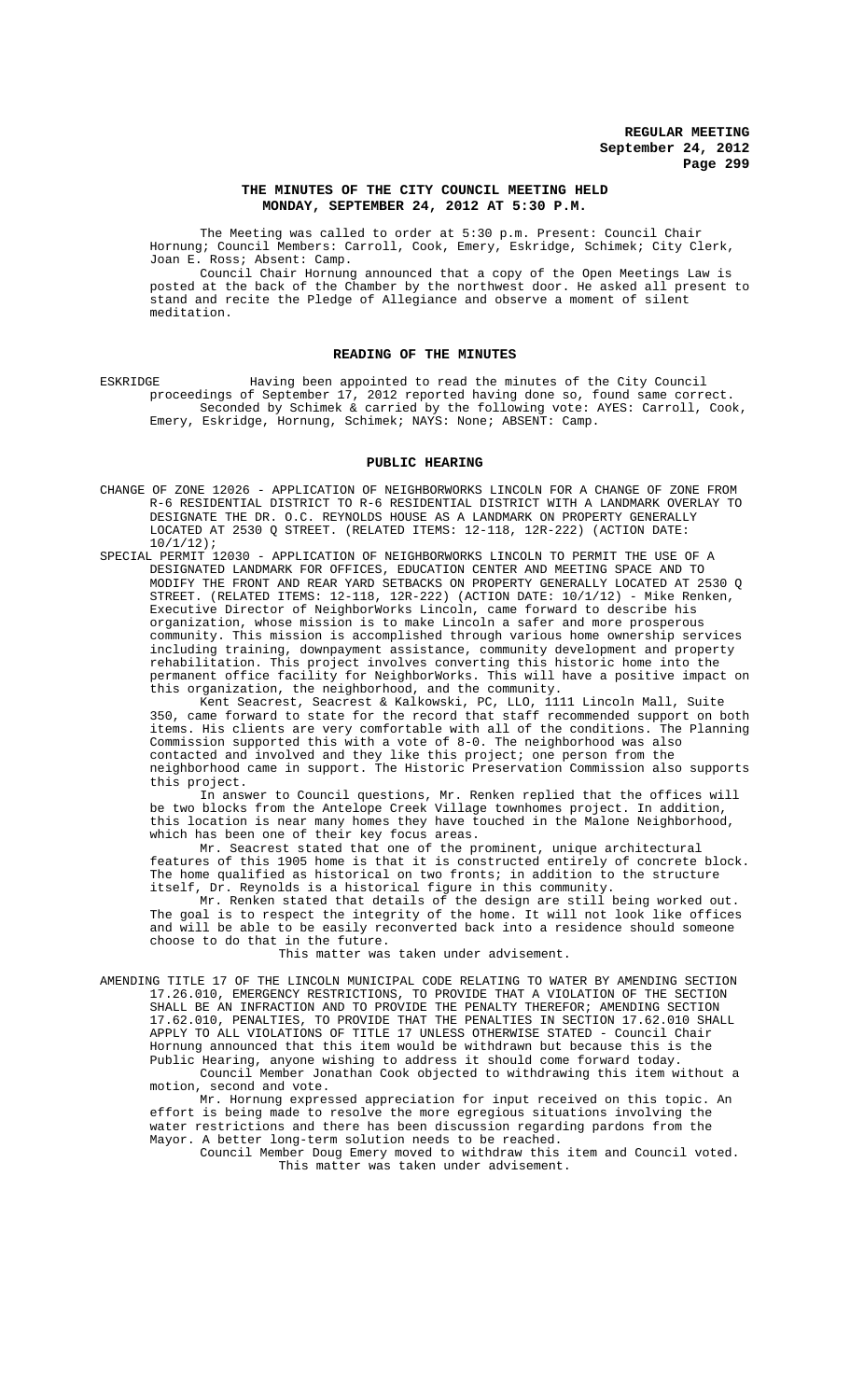- AMENDING TITLE 14 OF THE LINCOLN MUNICIPAL CODE RELATING TO PUBLIC PROPERTY AND PUBLIC WAYS BY ADDING A NEW CHAPTER 14.34 ENTITLED "FILM PERMITS" TO CREATE AN EFFICIENT PROCESS FOR ISSUING PERMITS FOR FILMING OPERATIONS WITHIN THE CITY OF LINCOLN - Jeff Kirkpatrick, City Law Department, came forward to state that currently, if a film crew wishes to film on public property or right-of-way, they apply for a Special Event Permit through the Office of the City Clerk. This process involves several components. It was designed for events such as street festivals and therefore, many of the steps involved do not pertain to filming. The Mayor wants the process to be as responsive as possible to potential film projects. Therefore, a committee was created last June and input was gathered from City departments, a film location scout and representatives from the Nebraska Film Office. The result was a simplification of the application process as well as the elimination of the requirement for a \$5,000 bond which was considered a barrier and is not required for filming in other locations, including Omaha. There is still a requirement for proof of insurance. In answer to Council questions, Mr. Kirkpatrick replied that any disruptions that occur could be treated and charged as disturbing the peace. The Mayor's office is<br>allowed to refuse a permit if there is any reason to believe that filming could allowed to refuse a permit if there is any reason to believe cause problems, be disruptive or be too much of an inconvenience. This matter was taken under advisement.
- APPROVING AN INTERLOCAL AGREEMENT BETWEEN THE CITY OF LINCOLN AND BUTLER COUNTY, NEBRASKA FOR THE OPERATION, MANAGEMENT, SUPPORT, MONITORING AND EVALUATION OF THE BUTLER SENIOR SERVICES PROGRAM THROUGH THE LINCOLN AREA AGENCY OF AGING'S COMMUNITY AGING SERVICE PROGRAMS - June Pederson, Director of Aging Partners, came forward to state that Butler County is part of Aging Partners' public service area. There is an interlocal agreement with all other counties in that service area, but until now, Butler County has been operating under a body that hired and fired, but did not have much authority. After a State audit, they have decided to make the interlocal agreement happen. This matter was taken under advisement.
- APPROVING AN INTERLOCAL AGREEMENT BETWEEN THE CITY OF LINCOLN, ON BEHALF OF THE LINCOLN-LANCASTER COUNTY HEALTH DEPARTMENT, AND LANCASTER COUNTY, ON BEHALF OF THE LANCASTER COUNTY CORRECTIONS COMMUNITY SERVICE PROGRAM, TO PROVIDE ROADSIDE LITTER PICKUP ALONG COUNTY ROADS FOR THE HEALTH DEPARTMENT FOR A TERM OF APRIL 15, 2012 THROUGH DECEMBER 15, 2012 - Judy Halstead, Director of Lincoln-Lancaster County Health Department, came forward to report that this is the  $10^{\rm th}$ year that the Health Department will be entering into this agreement. It will provide up to \$5,000 to the County, with the potential for an additional \$1,500 if there are additional 2012 funds. The money is grant funded and is used to offset the costs of the supervisors who oversee the inmates volunteering for roadside litter collection. In answer to Council questions, Ms. Halstead replied that the City has multiple programs on litter reduction and recycling. There are many opportunities for neighborhood associations or other groups to participate in collection projects.

This matter was taken under advisement.

AUTHORIZING AND SUPPORTING THE COUNTY OF LANCASTER'S APPLICATION TO THE STATE OF NEBRASKA GAME AND PARKS COMMISSION FOR FINANCIAL ASSISTANCE FROM THE RECREATIONAL TRAILS PROGRAM FOR REPLACING THE WILDERNESS PARK BIKE BRIDGE LOCATED BETWEEN OLD CHENEY ROAD AND PIONEERS BOULEVARD - Lynn Johnson, Director of Parks & Recreation, came forward to describe the terms of this ongoing relationship with the County for maintenance and management of Wilderness Park. The park is owned by the County and the City provides some maintenance services. Parks Department is working with the County to make an application for Recreational Trails Program funds to replace the north bike bridge and are asking Council to approve a commitment to manage that facility for 25 years. Beyond the maintenance, the City will not have any additional financial obligations for this.

This matter was taken under advisement.

APPROVING AN EXTENSION OF THE TERM OF AN INTERLOCAL AGREEMENT BETWEEN THE CITY OF LINCOLN AND THE LINCOLN-LANCASTER COUNTY PUBLIC BUILDING COMMISSION THROUGH DECEMBER 29, 2012, FOR THE INSTALLATION OF A SOLAR RENEWABLE ENERGY ROOFTOP ARRAY ON THE LINCOLN POLICE DEPARTMENT CENTER TEAM HEADQUARTERS BUILDING AT 1501 NORTH 27TH STREET, UTILIZING FEDERAL ENERGY EFFICIENCY AND CONSERVATION BLOCK GRANT FUNDS - Rod Confer, City Attorney, came forward to state that last spring, Council approved an interlocal agreement with the Building Commission to use Department of Energy grant funds to install a solar panel on top of the  $27^{\rm th}$ Street police station. That project is not yet complete and this will extend the interlocal agreement until the end of the year.

Council Member Jonathan Cook stated that they will only go ahead with this project if bids come in at or under the grant amount so that no local money is at risk.

This matter was taken under advisement.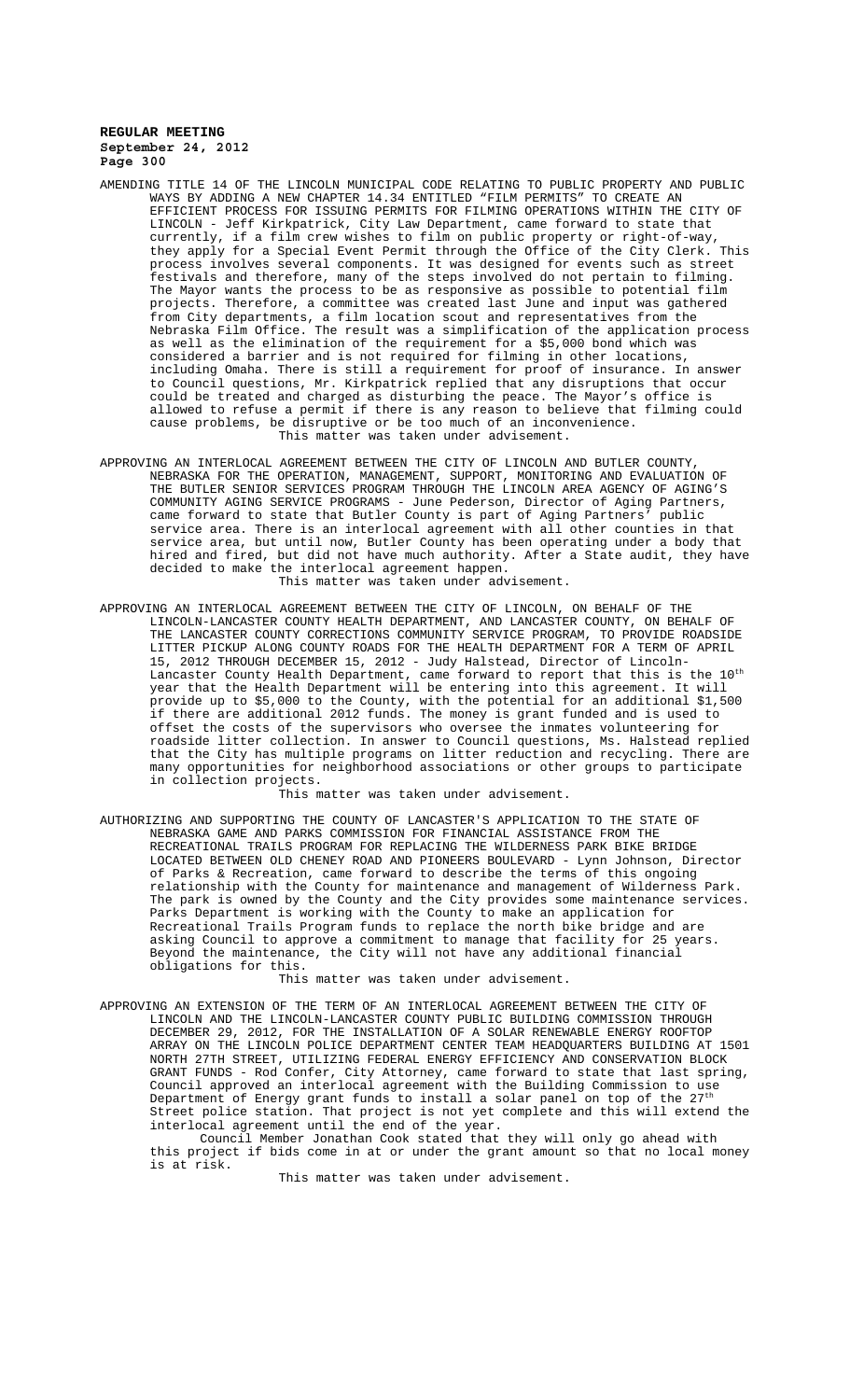APPROVING A MEMORANDUM OF AGREEMENT REGARDING ESTABLISHING AND FUNDING OF THE ENDOWMENT FOR IDYLWILD PARK AND MEDIANS BETWEEN SAM PROPERTIES, INC. AND THE CITY OF LINCOLN WHICH PROVIDES FOR THE ESTABLISHMENT OF AN ENDOWMENT FUND TO FUND MAJOR REPAIRS, REPLACEMENTS, RENOVATION AND REGULAR MAINTENANCE FOR IDYLWILD PARK GENERALLY LOCATED AT THE INTERSECTION OF IDYLWILD DRIVE AND APPLE STREET AND THE IDYLWILD DRIVE MEDIANS - Lynn Johnson, Director of Parks & Recreation, came forward to summarize this agreement which is in conjunction to the redevelopment that is happening at Idylwild Boulevard and Holdrege Streets involving the Valentino's property. The four main components of this include \$60,000 in funding for some renovations to Idylwild Park, the establishment of the endowment with a request to rename the park "Valentino's Park", \$140,000 in funding for renovation and improvements to the medians along the boulevard area of Idylwild drive, and the establishment of a pledge of commitment for a \$75,000 endowment for the care of those improvements over the next fifteen years. There is a provision that the management of the pledge funds can be transferred to the Parks Foundation for management over time. In answer to Council questions, Mr. Johnson replied that they will find out the historical significance of the current name of the park before the renaming is brought before Council again.

Council Member Jonathan Cook stated that getting an endowment to revitalize and maintain an older, existing park is fairly rare, but it is an option that the public should know about, especially with the knowledge that the City might rename the area.

Mr. Johnson added that the City will want to install a plaque that recognizes why the park is named Valentino's Park. This matter was taken under advisement.

APPROVING AN AMENDMENT TO THE INTERLOCAL AGREEMENT BETWEEN THE CITY OF LINCOLN AND LANCASTER COUNTY FOR A COMMUNICATIONS CENTER TO CONTINUE TO SERVE THE COMMUNICATIONS NEEDS OF THE LINCOLN POLICE DEPARTMENT, LINCOLN FIRE & RESCUE, LANCASTER COUNTY SHERIFF'S OFFICE, AND THOSE RURAL FIRE/EMS AGENCIES WITH MEMBERSHIP IN THE LANCASTER COUNTY MUTUAL AID ASSOCIATION. (8/20/12 - P.H. CON'T TO 9/10/12) (9/10/12 - CON'T P.H. TO 9/17/12) (9/17/12 - P.H. CON'T TO 9/24/12) - Rod Confer, City Attorney, came forward to state that the City is still negotiating with the County on this interlocal agreement and requests a delay of two weeks on this item.

This matter was taken under advisement.

# **COUNCIL ACTION**

#### **REPORTS OF CITY OFFICERS**

CLERK'S LETTER AND MAYOR'S APPROVAL OF RESOLUTIONS AND ORDINANCES PASSED BY THE COUNCIL ON SEPTEMBER 10, 2012 - CLERK presented said report which was placed on file in the Office of the City Clerk. **(27-1)**

## **PETITIONS & COMMUNICATIONS**

SETTING THE HEARING DATE OF MONDAY, OCTOBER 8, 2012 AT 5:30 P.M. FOR THE APPLICATION OF RICKETY CRICKET, LLC DBA N STREET DRIVE IN FOR A CLASS C LIQUOR LICENSE LOCATED AT 1801 O STREET - CLERK read the following resolution, introduced by Eugene Carroll, who moved its adoption:<br>A-87005 BE IT RESOLVED by the City Counci

A-87005 BE IT RESOLVED by the City Council, of the City of Lincoln, that a hearing date is hereby set for Monday, October 8, 2012, at 5:30 p.m. or as soon thereafter as possible in the City Council Chambers, County-City Building, 555 S. 10th St., Lincoln, NE for the application of Rickety Cricket, LLC. dba N Street Drive In Class C liquor license located at 1801 O Street. If the Police Dept. is unable to complete the investigation by said time,

a new hearing date will be set. Introduced by Eugene Carroll

Seconded by Emery and carried by the following vote: AYES: Carroll, Cook, Emery, Eskridge, Hornung, Schimek; NAYS: None; ABSENT: Camp.

SETTING THE HEARING DATE OF MONDAY, OCTOBER 8, 2012 AT 5:30 P.M. FOR THE APPLICATION OF GRANDMOTHER'S, INC. DBA DON & MILLIE'S FOR A CLASS I LIQUOR LICENSE LOCATED AT 8150 O STREET - CLERK read the following resolution, introduced by Eugene Carroll, who moved its adoption:

A-87006 BE IT RESOLVED by the City Council, of the City of Lincoln, that a hearing date is hereby set for Monday, October 8, 2012, at 5:30 p.m. or as soon thereafter as possible in the City Council Chambers, County-City Building, 555 10th St., Lincoln, NE for the application of Grandmother's Inc. dba Don & Millie's Class I liquor license located at 8150 O Street.

If the Police Dept. is unable to complete the investigation by said time, a new hearing date will be set.

Introduced by Eugene Carroll Seconded by Emery and carried by the following vote: AYES: Carroll, Cook, Emery, Eskridge, Hornung, Schimek; NAYS: None; ABSENT: Camp.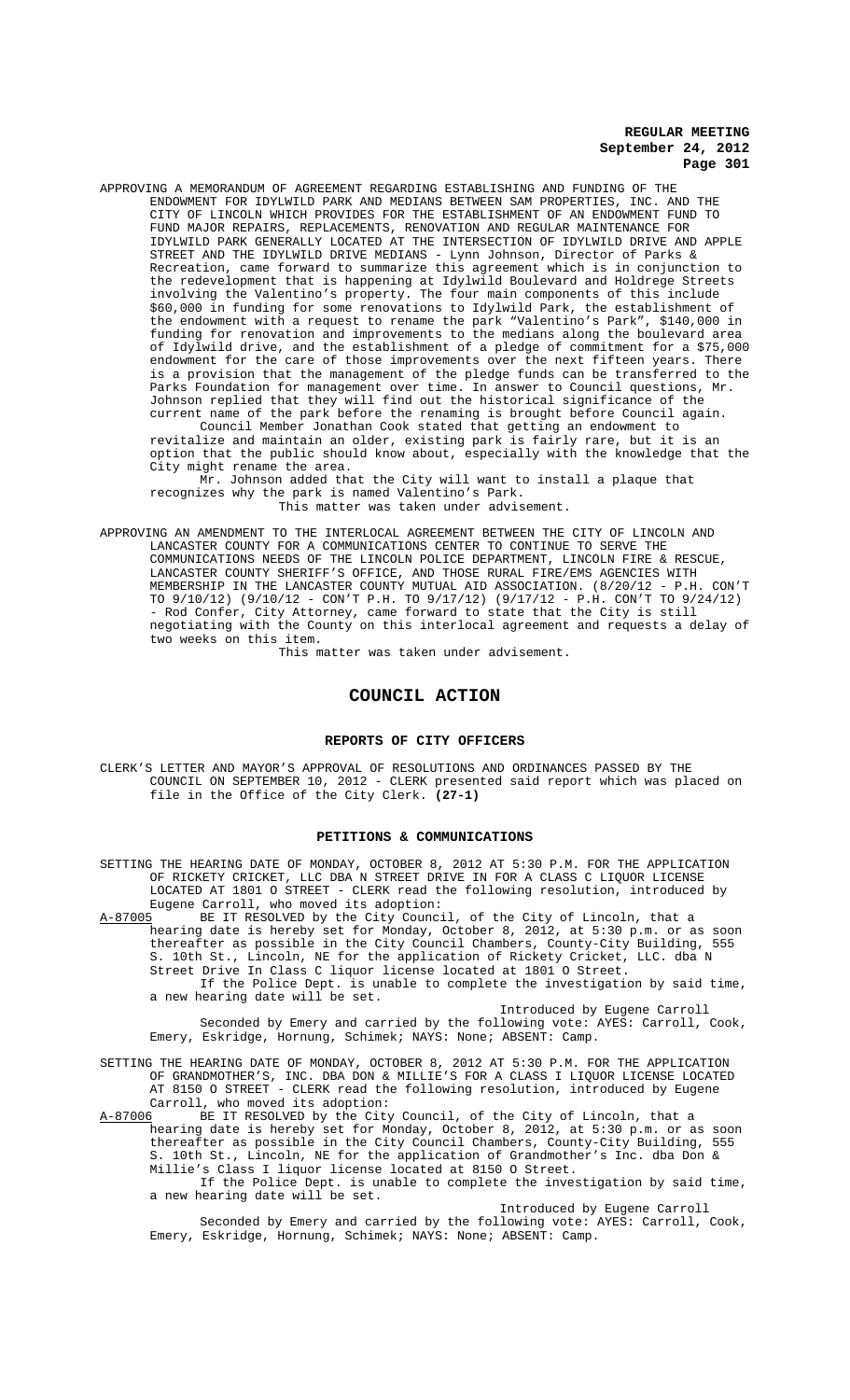SETTING THE HEARING DATE OF MONDAY, OCTOBER 8, 2012 AT 5:30 P.M. FOR THE APPLICATION OF TALEXMO, LLC DBA WOODEES BAR FOR A CLASS C LIQUOR LICENSE LOCATED AT 2001 WEST O STREET - CLERK read the following resolution, introduced by Eugene Carroll, who moved its adoption:<br>A-87007 BE IT RESOLVED by the City

BE IT RESOLVED by the City Council, of the City of Lincoln, that a hearing date is hereby set for Monday, October 8, 2012, at 5:30 p.m. or as soon thereafter as possible in the City Council Chambers, County-City Building, 555 S. 10th St., Lincoln, NE for the application of Talexmo LLC., dba Woodees Bar Class C liquor license located at 2001 West O Street. If the Police Dept. is unable to complete the investigation by said time, a new hearing date will be set.

Introduced by Eugene Carroll Seconded by Emery and carried by the following vote: AYES: Carroll, Cook, Emery, Eskridge, Hornung, Schimek; NAYS: None; ABSENT: Camp.

# SETTING THE HEARING DATE OF MONDAY, OCTOBER 8, 2012 AT 5:30 P.M. FOR THE APPLICATION OF CVS PHARMACY, LLC DBA CVS/PHARMACY 8294 FOR A CLASS C LIQUOR LICENSE LOCATED AT 4808 O STREET - CLERK read the following resolution, introduced by Eugene Carroll, who moved its adoption:<br>A-87008 BE IT RESOLVED by the City

A-87008 BE IT RESOLVED by the City Council, of the City of Lincoln, that a hearing date is hereby set for Monday, October 8, 2012, at 5:30 p.m. or as soon thereafter as possible in the City Council Chambers, County-City Building, 555 S. 10th St., Lincoln, NE for the application of Nebraska CVS Pharmacy LLC dba CVS/Pharmacy 8294 Class C liquor license located at 4808 O Street.

If the Police Dept. is unable to complete the investigation by said time, a new hearing date will be set.

Introduced by Eugene Carroll Seconded by Emery and carried by the following vote: AYES: Carroll, Cook, Emery, Eskridge, Hornung, Schimek; NAYS: None; ABSENT: Camp.

PLACED ON FILE IN THE OFFICE OF THE CITY CLERK:

Administrative Amendment No. 12042 to Pre-Existing Use Permit No. 9S, Edgewood Shopping Center, approved by the Planning Director on September 13, 2012, requested by Orange Development Inc., to amend the site plan to show a revised lot layout to accommodate a proposed pharmacy, on property generally located near S. 56th St. and Highway 2.

REFERRED TO THE PLANNING DEPARTMENT:

Special Permit No. 06001B - Requested by Fox Hollow, LLC, for an amendment to the Grand Terrace Community Unit Plan, to expand the boundaries by adding a five acre lot to allow approximately 31 additional dwelling units, with a waiver request to cul-de-sac radius, on property legally described as Lot 1, Amber Hill Estates 2nd Addition, located in the NE 1/4 of Section 22-9-7, Lancaster County, Nebraska, generally located at S. 84th Street and Amber Hill Road. The Planning Commission action is final action, unless appealed to the City Council.

INFORMAL PETITION TO CREATE AN ASSESSMENT DISTRICT FOR THE REPAIR OF 66TH STREET FROM HIGHWAY 2 TO PINE LAKE ROAD, TO INCLUDE ALMIRA LANE, MARCUS ROAD AND ANN'S COURT, FILED BY AUDRA KELLY, FOR COUNTRY MEADOWS, HOA - CLERK presented said petition which was referred to the Public Works Dept. on September 19, 2012.

## **MISCELLANEOUS REFERRALS - NONE**

#### **LIQUOR RESOLUTIONS - NONE**

## ORDINANCES - 2<sup>ND</sup> READING & RELATED RESOLUTIONS (as required)

- CHANGE OF ZONE 12026 APPLICATION OF NEIGHBORWORKS LINCOLN FOR A CHANGE OF ZONE FROM R-6 RESIDENTIAL DISTRICT TO R-6 RESIDENTIAL DISTRICT WITH A LANDMARK OVERLAY TO DESIGNATE THE DR. O.C. REYNOLDS HOUSE AS A LANDMARK ON PROPERTY GENERALLY LOCATED AT 2530 Q STREET (RELATED ITEMS: 12-118, 12R-222) (ACTION DATE: 10/1/12) - CLERK read an ordinance, introduced by DiAnna Schimek, amending the City of Lincoln Zoning District Map attached to and made a part of Title 27 of the Lincoln Municipal Code by designating certain property as a Landmark, the second time.
- SPECIAL PERMIT 12030 APPLICATION OF NEIGHBORWORKS LINCOLN TO PERMIT THE USE OF A DESIGNATED LANDMARK FOR OFFICES, EDUCATION CENTER AND MEETING SPACE AND TO MODIFY THE FRONT AND REAR YARD SETBACKS ON PROPERTY GENERALLY LOCATED AT 2530 Q STREET (RELATED ITEMS: 12-118, 12R-222) (ACTION DATE: 10/1/12).
- AMENDING TITLE 17 OF THE LINCOLN MUNICIPAL CODE RELATING TO WATER BY AMENDING SECTION 17.26.010, EMERGENCY RESTRICTIONS, TO PROVIDE THAT A VIOLATION OF THE SECTION SHALL BE AN INFRACTION AND TO PROVIDE THE PENALTY THEREFOR; AMENDING SECTION 17.62.010, PENALTIES, TO PROVIDE THAT THE PENALTIES IN SECTION 17.62.010 SHALL APPLY TO ALL VIOLATIONS OF TITLE 17 UNLESS OTHERWISE STATED (REQUEST TO COMBINE 1ST, 2ND, 3RD READINGS W/P.H. 9/17/12) - PRIOR to reading:
- EMERY Moved to Withdraw Bill No. 12-119. Seconded by Hornung & carried by the following vote: AYES: Carroll, Cook, Emery, Eskridge, Hornung, Schimek; NAYS: None; ABSENT: Camp.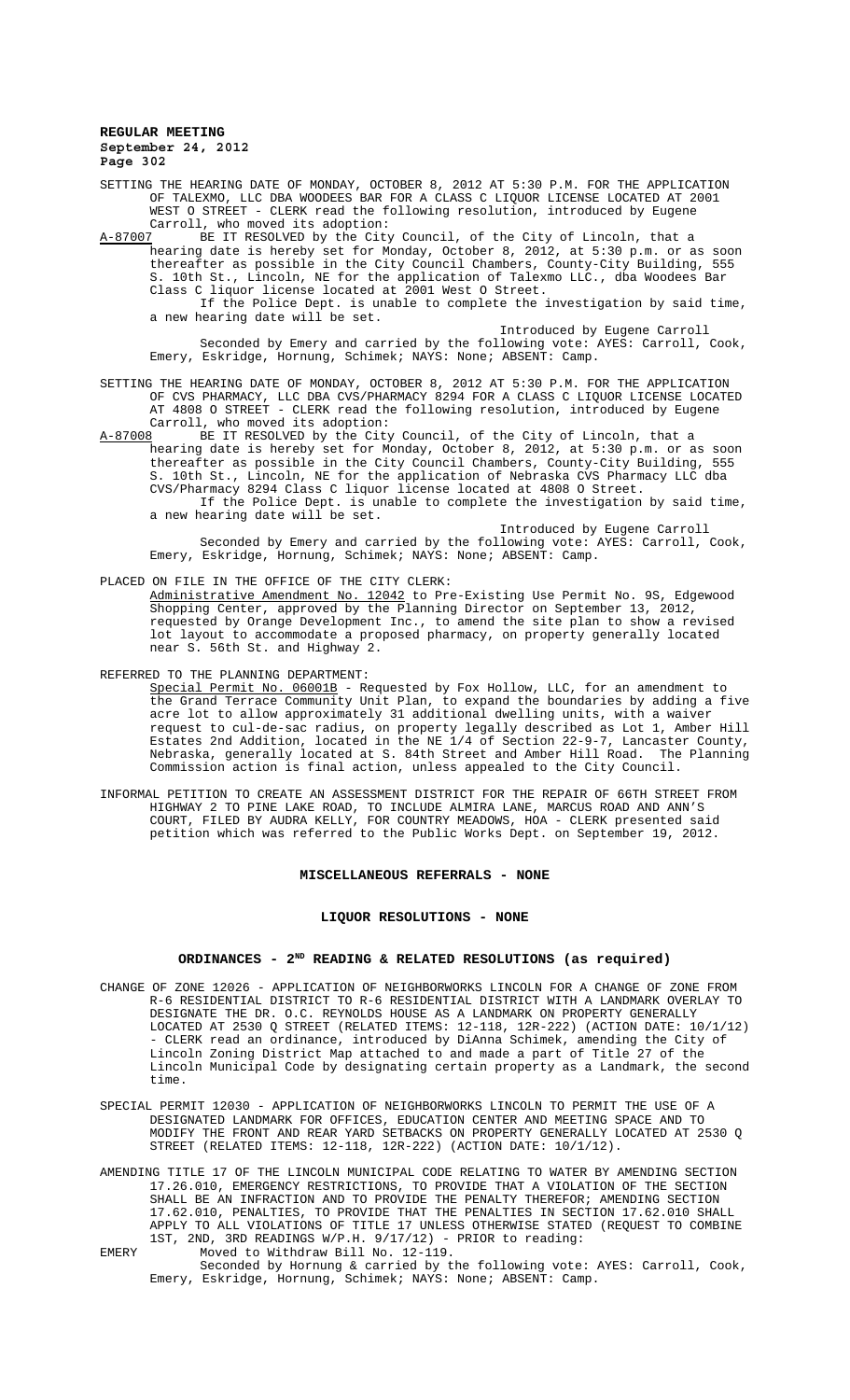- CLERK Read an ordinance, introduced by DiAnna Schimek, amending Title 17 of the Lincoln Municipal Code relating to Water by amending Section 27.26.010, Emergency Restrictions, to provide that a violation of the section shall be an infraction and to provide the penalty therefor; amending Section 17.62.010, Penalties, to provide that the penalties in Section 17.62.010 shall apply to all violations of Title 27 unless otherwise stated; and repealing Sections 17.26.010 and 17.62.010 of the Lincoln Municipal Code as hitherto existing, the second time.
- The ordinance, having been **WITHDRAWN**, was assigned the File **#38-4625** & was placed on file in the Office of the City Clerk.
- AMENDING TITLE 14 OF THE LINCOLN MUNICIPAL CODE RELATING TO PUBLIC PROPERTY AND PUBLIC WAYS BY ADDING A NEW CHAPTER 14.34 ENTITLED "FILM PERMITS" TO CREATE AN EFFICIENT PROCESS FOR ISSUING PERMITS FOR FILMING OPERATIONS WITHIN THE CITY OF LINCOLN - CLERK read an ordinance, introduced by DiAnna Schimek, amending Title 14 of the Lincoln Municipal Code relating to Public Property and Public Ways by adding a new Chapter 14.34 entitled "Film Permits" to create an efficient process for issuing permits for filming operations within the City of Lincoln, the second time.

#### **PUBLIC HEARING - RESOLUTIONS**

- APPROVING AN INTERLOCAL AGREEMENT BETWEEN THE CITY OF LINCOLN AND BUTLER COUNTY, NEBRASKA FOR THE OPERATION, MANAGEMENT, SUPPORT, MONITORING AND EVALUATION OF THE BUTLER SENIOR SERVICES PROGRAM THROUGH THE LINCOLN AREA AGENCY OF AGING'S COMMUNITY AGING SERVICE PROGRAMS - CLERK read the following resolution, introduced by DiAnna Schimek, who moved its adoption:
- A-87009 BE IT RESOLVED by the City Council of the City of Lincoln, Nebraska: That the Interlocal Agreement between the City of Lincoln and Butler County, Nebraska, entered into for the purposes of including Butler County as a participating agency in the Lincoln Area Agency on Aging (Aging Partners), a<br>copy of which Interlocal Agreement is attached hereto, marked as Attachment "A" copy of which Interlocal Agreement is attached hereto, marked as Attachment and made a part hereof by reference, is hereby approved and the Mayor is authorized to execute said Interlocal Agreement on behalf of the City. The City Clerk is hereby directed to return one fully executed copy of said Interlocal Agreement to the Butler County Clerk, 451 N. 5th Street, David City, NE 68632.

Introduced by Dianna Schimek Seconded by Emery and carried by the following vote: AYES: Carroll, Cook, Emery, Eskridge, Hornung, Schimek; NAYS: None; ABSENT: Camp.

APPROVING AN INTERLOCAL AGREEMENT BETWEEN THE CITY OF LINCOLN, ON BEHALF OF THE LINCOLN-LANCASTER COUNTY HEALTH DEPARTMENT, AND LANCASTER COUNTY, ON BEHALF OF THE LANCASTER COUNTY CORRECTIONS COMMUNITY SERVICE PROGRAM, TO PROVIDE ROADSIDE LITTER PICKUP ALONG COUNTY ROADS FOR THE HEALTH DEPARTMENT FOR A TERM OF APRIL 15, 2012 THROUGH DECEMBER 15, 2012 - CLERK read the following resolution, introduced by DiAnna Schimek, who moved its adoption:<br>A-87010 BE IT RESOLVED by the City Council of the City

BE IT RESOLVED by the City Council of the City of Lincoln, Nebraska: That the Interlocal Agreement between the City of Lincoln, on behalf of the Lincoln-Lancaster County Health Department, and Lancaster County, on behalf of the Lancaster County Corrections Community Service Program, to provide roadside litter pickup along County roads for the Health Department, for a term of April 15, 2012 through December 15, 2012, upon the terms and conditions as set forth in said Interlocal Agreement, which is attached hereto marked as Attachment "A" and made a part hereof by reference, is hereby accepted and approved and the Mayor is hereby authorized to execute said Interlocal Agreement on behalf of the City.

The City Clerk is directed to send a copy of this Resolution and one fully executed Agreement to Judy Halstead, Lincoln-Lancaster County Health Department Director for transmittal to Lancaster County.

Introduced by DiAnna Schimek

Seconded by Carroll and carried by the following vote: AYES: Carroll, Cook, Emery, Eskridge, Hornung, Schimek; NAYS: None; ABSENT: Camp.

AUTHORIZING AND SUPPORTING THE COUNTY OF LANCASTER'S APPLICATION TO THE STATE OF NEBRASKA GAME AND PARKS COMMISSION FOR FINANCIAL ASSISTANCE FROM THE RECREATIONAL TRAILS PROGRAM FOR REPLACING THE WILDERNESS PARK BIKE BRIDGE LOCATED BETWEEN OLD CHENEY ROAD AND PIONEERS BOULEVARD - CLERK read the following resolution, introduced by DiAnna Schimek, who moved its adoption:<br>A-87011 WHEREAS, the County of Lancaster is applying to the Nebraska Game an

WHEREAS, the County of Lancaster is applying to the Nebraska Game and Parks Commission for financial assistance from the Recreational Trails Program for grant funds for the purpose of removing an existing bridge and constructing a new bridge in Wilderness Park over Salt Creek Channel between Old Cheney Road and Pioneers Boulevard; and

WHEREAS, the total cost of the project will be \$385,000 of which the Recreation Trails Program request will be \$246,400 and the County's costs will be \$94,600 plus \$44,000 of in-kind engineering services; and

WHEREAS, the City of Lincoln, who is responsible for maintaining Wilderness Park per an agreement between the County of Lancaster and the City of Lincoln that was approved in August 1966, wishes to express its support for the project and its willingness to commit the necessary financial resources to construct, operate and maintain the completed project in a safe and attractive manner for public use.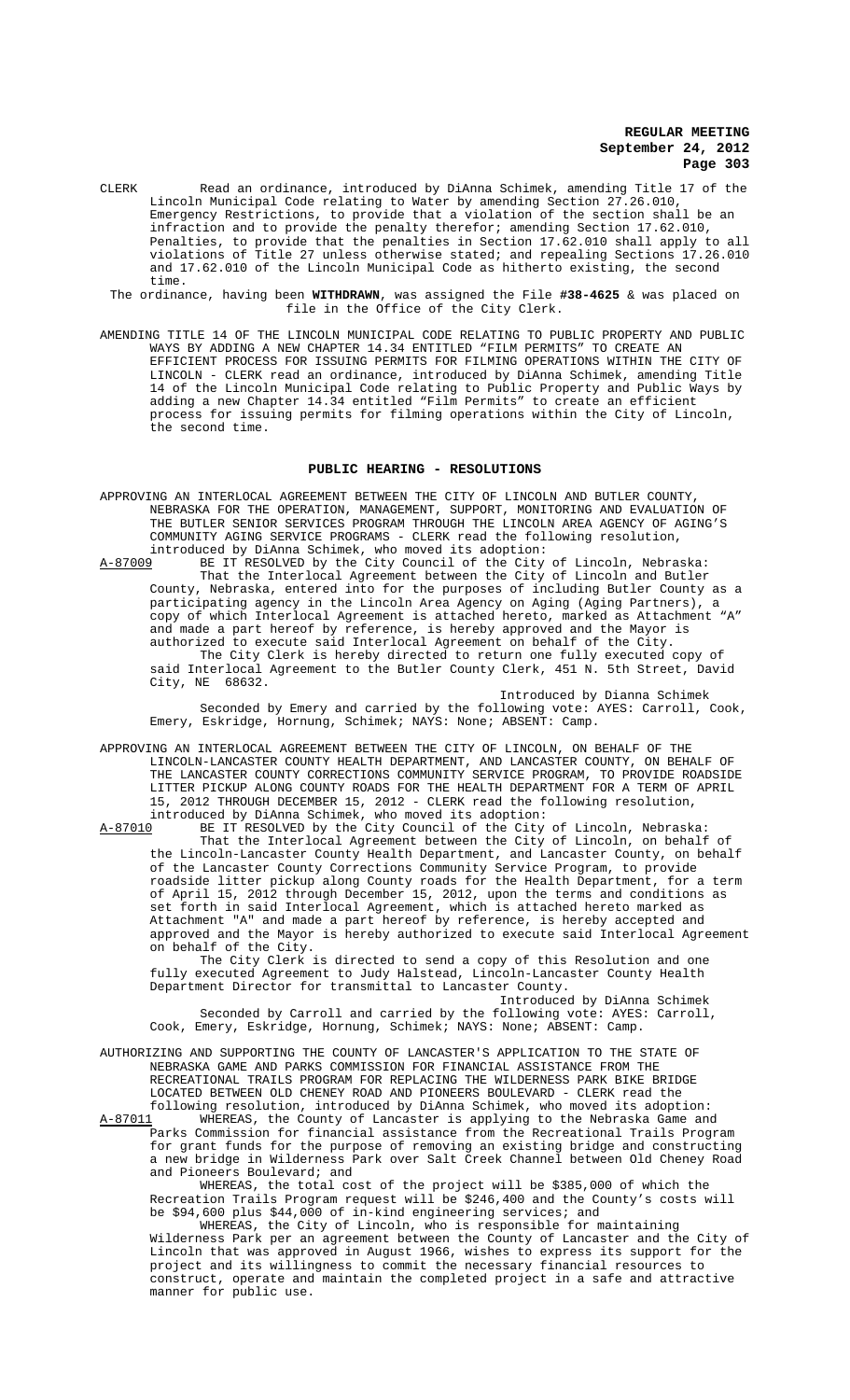NOW, THEREFORE, BE IT RESOLVED by the City Council of the City of Lincoln, Nebraska:<br>1. That

1. That the City of Lincoln hereby expresses its support for the application being made by County of Lancaster to the Nebraska Game and Parks Commission for financial assistance from the Recreational Trails Program for the purpose of removing an existing bridge and constructing a new bridge known as the Wilderness Park Bike Bridge between Old Cheney Road and Pioneers Blvd. in Wilderness Park and its commitment to the on-going maintenance of the park and bridge.

2. The City of Lincoln currently has the commitment for \$94,600 plus \$44,000 of in-kind engineering services for the design of the bridge, or 36% local matching share, for the project elements that are identified on the application form and the supplemental documents and will, as it becomes necessary, allocate the local funds for this project.

3. The City of Lincoln will manage the contracts for the project if allowed under terms of the grant and commit the necessary financial resources to operate and maintain the completed project in a safe and attractive manner for

public use.<br>4. The City of Lincoln will not discriminate against any person on the basis of race, color, age, religion, handicap, sex, or national origin in the use of proposed project acquired or developed pursuant to the project proposal, and shall comply with the terms and intent of Title VI of the Civil Rights Act of 1964, and any of the regulations promulgated pursuant to such Act.

5. The City of Lincoln will comply with all rules and regulations of the Recreational Trails Program, applicable Executive Orders and all state laws that govern the grant applicant during the performance of the project.

6. The City of Lincoln will comply with the federal disability access and use standards where they can be reasonably applied, in accord with the Americans with Disabilities Act, as amended.

7. The City Clerk is directed to transmit a certified copy of this resolution to the Parks and Recreation Department for transmittal to the Nebraska Game and Parks Department.

Introduced by DiAnna Schimek Seconded by Carroll and carried by the following vote: AYES: Carroll, Cook, Emery, Eskridge, Hornung, Schimek; NAYS: None; ABSENT: Camp.

APPROVING AN EXTENSION OF THE TERM OF AN INTERLOCAL AGREEMENT BETWEEN THE CITY OF LINCOLN AND THE LINCOLN-LANCASTER COUNTY PUBLIC BUILDING COMMISSION THROUGH DECEMBER 29, 2012, FOR THE INSTALLATION OF A SOLAR RENEWABLE ENERGY ROOFTOP ARRAY ON THE LINCOLN POLICE DEPARTMENT CENTER TEAM HEADQUARTERS BUILDING AT 1501 NORTH 27TH STREET, UTILIZING FEDERAL ENERGY EFFICIENCY AND CONSERVATION BLOCK GRANT FUNDS - CLERK read the following resolution, introduced by DiAnna Schimek, who moved its adoption:<br>A-87012 BE IT RESOLVED by

BE IT RESOLVED by the City Council of the City of Lincoln, Nebraska: That the attached Interlocal Agreement between the City of Lincoln and the Lincoln-Lancaster County Public Building Commission extending the term of the agreement approved by Resolution A-86522, to install a solar renewable energy rooftop array on the Lincoln Police Department Center Team headquarters building at 1501 N. 27th Street, utilizing Federal Energy Efficiency and Conservation Block Grant (EECBG) funds, until December 29, 2012, upon the terms and conditions as set forth in said Interlocal Agreement, is hereby approved and the Mayor is authorized to execute said Interlocal Agreement on behalf of the City.

The City Clerk is hereby directed to transmit a copy of the executed original Interlocal Agreement to Milo Mumgaard, Mayor's Office, for transmittal and execution by the Lincoln-Lancaster County Public Building Commission. Introduced by DiAnna Schimek

Seconded by Carroll and carried by the following vote: AYES: Carroll, Cook, Emery, Eskridge, Hornung, Schimek; NAYS: None; ABSENT: Camp.

APPROVING A MEMORANDUM OF AGREEMENT REGARDING ESTABLISHING AND FUNDING OF THE ENDOWMENT FOR IDYLWILD PARK AND MEDIANS BETWEEN SAM PROPERTIES, INC. AND THE CITY OF LINCOLN WHICH PROVIDES FOR THE ESTABLISHMENT OF AN ENDOWMENT FUND TO FUND MAJOR REPAIRS, REPLACEMENTS, RENOVATION AND REGULAR MAINTENANCE FOR IDYLWILD PARK GENERALLY LOCATED AT THE INTERSECTION OF IDYLWILD DRIVE AND APPLE STREET AND THE IDYLWILD DRIVE MEDIANS - CLERK read the following resolution, introduced by DiAnna Schimek, who moved its adoption:<br>A-87013 BE IT RESOLVED by the City Council of the City

BE IT RESOLVED by the City Council of the City of Lincoln, Nebraska: That the attached Memorandum of Agreement Regarding Establishing and Funding of the Endowment for Idylwild Park and Medians between Sam Properties, Inc. and the City of Lincoln which provides for the establishment of an endowment fund to fund major repairs, replacements, renovation and regular maintenance for Idylwild Park, generally located at Idylwild Drive and Apple Street and the Idylwild Drive Medians, upon the terms and conditions as set forth in said Memorandum of Agreement, is hereby approved and the Mayor is authorized to execute said Memorandum of Agreement on behalf of the City.

The City Clerk is hereby directed to transmit a copy of the executed original Memorandum of Agreement to Rick Peo, Chief Assistant City Attorney, for transmittal to Sam Properties, Inc.

Introduced by DiAnna Schimek Seconded by Carroll and carried by the following vote: AYES: Carroll, Cook, Emery, Eskridge, Hornung, Schimek; NAYS: None; ABSENT: None.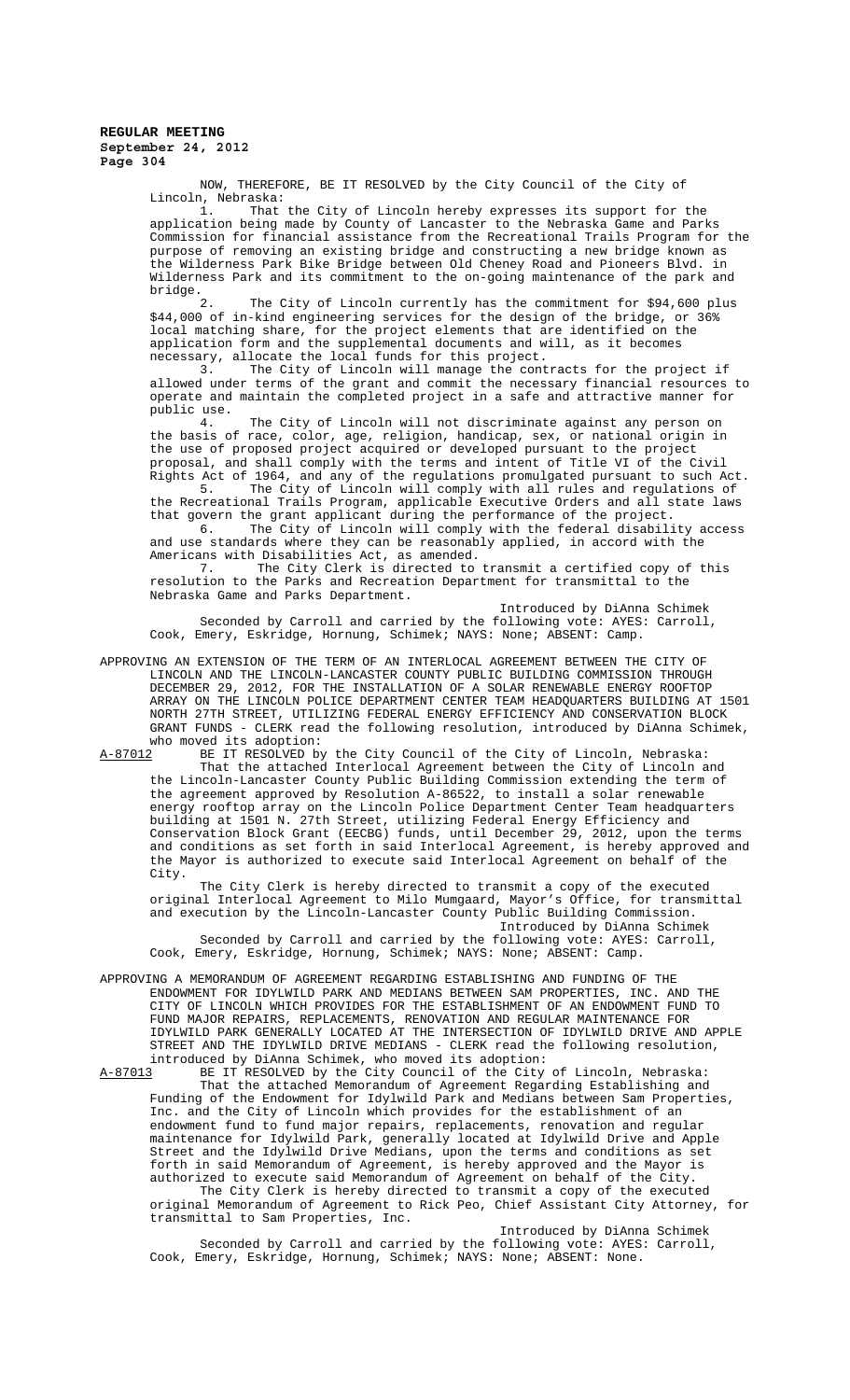APPROVING AN AMENDMENT TO THE INTERLOCAL AGREEMENT BETWEEN THE CITY OF LINCOLN AND LANCASTER COUNTY FOR A COMMUNICATIONS CENTER TO CONTINUE TO SERVE THE COMMUNICATIONS NEEDS OF THE LINCOLN POLICE DEPARTMENT, LINCOLN FIRE & RESCUE, LANCASTER COUNTY SHERIFF'S OFFICE, AND THOSE RURAL FIRE/EMS AGENCIES WITH MEMBERSHIP IN THE LANCASTER COUNTY MUTUAL AID ASSOCIATION. (8/20/12 - P.H. CON'T TO 9/10/12) (9/10/12 - CON'T P.H. TO 9/17/12) (9/17/12 - P.H. CON'T TO 9/24/12) - PRIOR to reading:<br>ESKRIDGE Moved to cont

Moved to continue Public Hearing on Bill No. 12R-194 two weeks to October 8, 2012.

Seconded by Carroll & carried by the following vote: AYES: Carroll, Cook, Emery, Eskridge, Hornung, Schimek; NAYS: None; ABSENT: Camp.

# ORDINANCE -  $3^{RD}$  READING & RELATED RESOLUTIONS (as required)

AUTHORIZING THE ISSUANCE, SALE AND DELIVERY OF HOLDREGE/IDYLWILD REDEVELOPMENT PROJECT TAX ALLOCATION BONDS OF THE CITY OF LINCOLN, NEBRASKA - PRIOR to reading: CARROLL Moved to Amend Bill No. 12-113 by accepting the Substitute Ordinance. Seconded by Cook & carried by the following vote: AYES: Carroll, Cook,

Emery, Eskridge, Hornung, Schimek; NAYS: None; ABSENT: Camp. CLERK Read the following ordinance, introduced by Jonathan Cook, authorizing and providing for the issuance of City of Lincoln, Nebraska tax allocation bonds, notes or other obligations, in one or more taxable or tax-exempt series, in an aggregate principal amount not to exceed \$1,260.000 for the purpose of (1) paying the costs of acquiring, purchasing, constructing, reconstructing,<br>improving, extending, rehabilitating, installing, equipping, furnishing and improving, extending, rehabilitating, installing, equipping, completing certain public improvements within the City's Holdrege/Idylwild project area, including acquiring any real estate and/or interests in real estate in connection therewith, and (2) paying the costs of issuance thereof; prescribing the form and certain details of the bonds, notes or other obligations; pledging certain tax revenue and other revenue to the payment of the principal of and interest on the bonds, notes or other obligations as the same become due; limiting payment of the bonds, notes or other obligations to such tax revenues; creating and establishing funds and accounts; delegating, authorizing and directing the finance director to exercise his independent discretion and judgment in determining and finalizing certain terms and provisions of the bonds, notes or other obligations not specified herein; taking other actions and making other covenants and agreements in connection with the foregoing; and related matters, the third time. COOK Moved to pass the ordinance as amended.

Seconded by Carroll and carried by the following vote: AYES: Carroll, Cook, Emery, Eskridge, Hornung, Schimek; NAYS: None; ABSENT: Camp. The ordinance, being numbered **#19779**, is recorded in Ordinance Book #27, Page .

AUTHORIZING THE EXECUTION AND DELIVERY OF A FIRST AMENDMENT TO LOAN AGREEMENT AMONG THE CITY OF LINCOLN, NEBRASKA, THE DAIRY HOUSE, LLC, AND PINNACLE BANK, AND RELATED DOCUMENTS (RELATED: 12-114, 12R-221) (ACTION DATE: 9/24/12) - CLERK read the following ordinance, introduced by Jonathan Cook, approving and authorizing the execution and delivery of a Lease Agreement Amendment Number One in connection with the issuance of \$2,800,000 principal amount industrial development recovery zone facility revenue bond, series 2010 (Telesis, Inc. Project); delegating, authorizing and directing the Mayor, Finance Director and Clerk to exercise their own independent discretion and judgment in determining and finalizing the terms, provisions, form and contents of such document; providing for the publication of this ordinance and the time when this ordinance shall take effect; and related matters, the third time.

COOK Moved to pass the ordinance as read. Seconded by Carroll and carried by the following vote: AYES: Carroll, Cook, Emery, Eskridge, Hornung, Schimek; NAYS: None; ABSENT: Camp. The ordinance, being numbered **#19780**, is recorded in Ordinance Book #27, Page .

APPROVING AMENDMENT NO. 2 TO THE REDEVELOPMENT AGREEMENT (TELESIS/DAIRY HOUSE PROJECT) BETWEEN THE DAIRY HOUSE LLC AND THE CITY OF LINCOLN FOR A CHANGE OF THE BUILDING CONDOMINIUM UNITS IN PHASE ONE AND THE CORRESPONDING CHANGE TO THE LEGAL DESCRIPTION FOR THE REDEVELOPMENT PROJECT SITE (RELATED: 12-114, 12R-221)

(ACTION DATE: 9/24/12) - CLERK read the following resolution, introduced by Jonathan Cook, who moved its adoption for approval:<br>A-87014 BE IT RESOLVED by the City Council of the Cit

BE IT RESOLVED by the City Council of the City of Lincoln, Nebraska: That the attached Amendment No. 2 to the City of Lincoln Redevelopment Agreement (Telesis/Dairy House Project) between the City of Lincoln and The Dairy House, LLC, for a change of the Building Condominium Units in Phase One and the corresponding change to the legal description for the Redevelopment Project Site, upon the terms and conditions set forth in said Amendment No. 2 to the Redevelopment Agreement, which is attached hereto marked as Attachment "A", is hereby approved and the Mayor is authorized to execute the same on behalf of the City of Lincoln.

The City Clerk is directed to transmit one fully executed original of said Agreement to Rick Peo, Chief Assistant City Attorney, for transmittal to the parties.

Introduced by Jonathan Cook

Seconded by Carroll and carried by the following vote: AYES: Carroll, Cook, Emery, Eskridge, Hornung, Schimek; NAYS: None; ABSENT: Camp.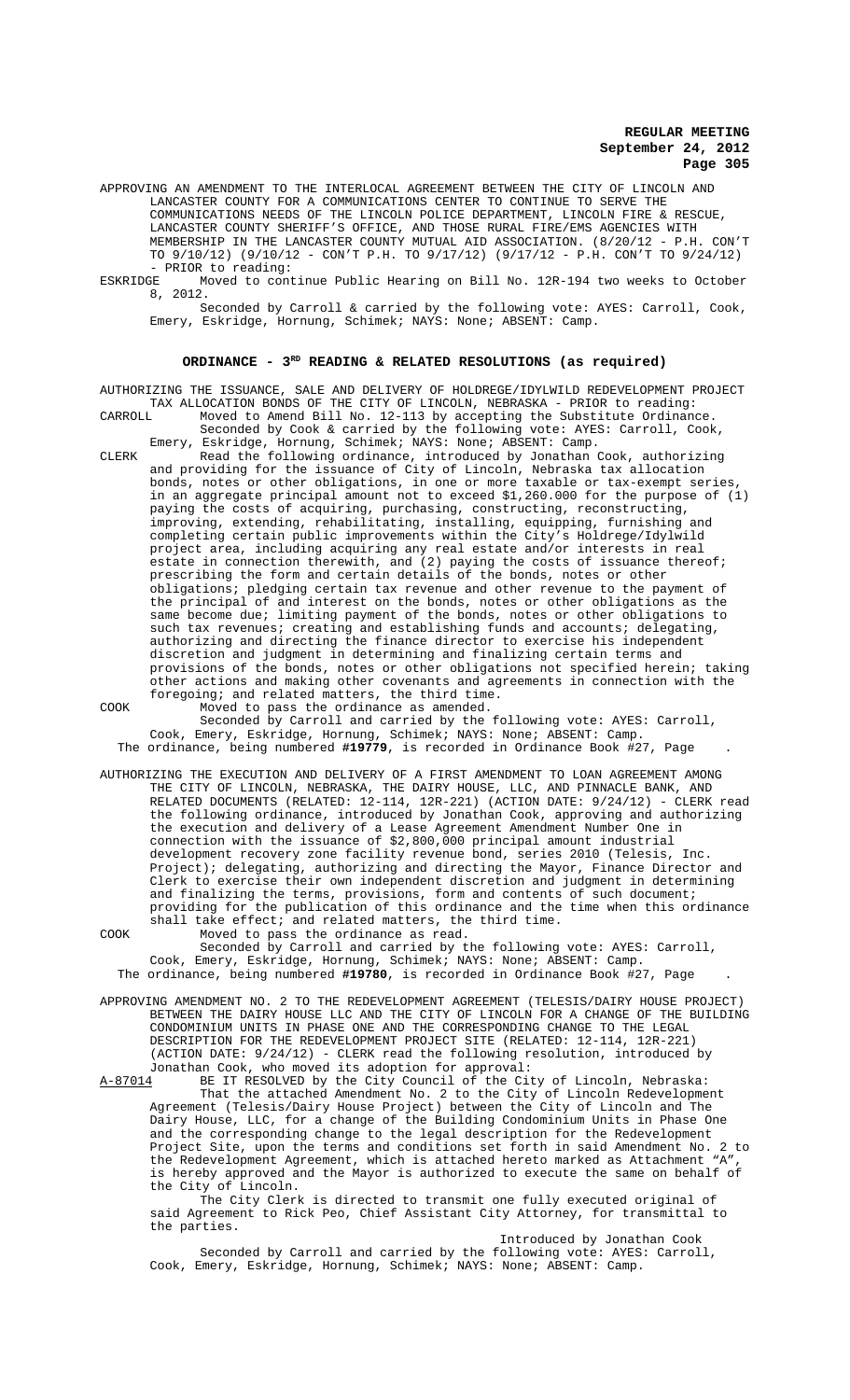APPROVING AMENDMENT NO. 1 TO THE HIGHWAY 77 & WARLICK BOULEVARD CONDITIONAL ANNEXATION AND ZONING AGREEMENT BETWEEN THE CITY OF LINCOLN AND DIAL-HWY 77, LLC, GREAT WESTERN BANK, SOUTHPORT VENTURES COMPANY, LLC, SPANGLES, LLC, AUSTIN REALTY COMPANY, LEGRANDE EXCAVATING, INC., AND NORMAN H. LEGRANDE, TO AMEND THE SOUTHWEST VILLAGE PUD SITE PLAN ON PROPERTY GENERALLY LOCATED AT HIGHWAY 77 AND WARLICK BOULEVARD AND TO CLARIFY THE REQUIREMENTS FOR CONSTRUCTION OF INFRASTRUCTURE IMPROVEMENTS TO SERVE THE PUD (RELATED ITEMS: 12R-219, 12-115) (ACTION DATE: 9/24/12) - Clerk read the following resolution, introduced by Jonathan Cook, who moved its adoption for approval:

A-87015 BE IT RESOLVED by the City Council of the City of Lincoln, Nebraska: That the agreement titled Amendment No. 1 to the Highway 77 & Warlick Boulevard Conditional Annexation and Zoning Agreement, which is attached hereto, marked as Attachment "A" and made a part hereof by reference, between Dial-Hwy 77, LLC, Great Western Bank, Southport Ventures Company, LLC, Spangles, LLC, Southview, Inc., Austin Realty Company, LeGrande Excavating, Inc., and Norman H. Legrande, collectively as Owner, and the City of Lincoln, Nebraska, to amend the Southwest Village Planned Unit Development site plan and clarify the requirements for construction of infrastructure improvements, on the property generally located at Highway 77 and Warlick Boulevard, is hereby approved and the Mayor is authorized to execute said Amendment No. 1 on behalf of the City.

BE IT FURTHER RESOLVED that the City Clerk is directed to return one fully executed copy of this Agreement to Rick Peo, Chief Assistant City Attorney, for distribution to the Owner.

BE IT FURTHER RESOLVED that the City Clerk is directed to forward a copy of this Agreement to Michaela Dugan, Impact Fee Administrator.

Introduced by Jonathan Cook Seconded by Carroll and carried by the following vote: AYES: Carroll, Cook, Emery, Eskridge, Hornung, Schimek; NAYS: None; ABSENT: Camp.

CHANGE OF ZONE 05061A - APPLICATION OF HORSEMANS BENEVOLENT & PROTECTION ASSOCIATION TO AMEND THE SOUTHWEST VILLAGE PLANNED UNIT DEVELOPMENT TO SHOW A HORSE RACE COURSE, SIMULCAST FACILITY, BARNS AND ACCESSORY BUILDINGS TO THE SOUTHWEST OF 1ST STREET AND WEST DENTON ROAD; TO ALLOW ALL B-2 ZONING DISTRICT CONDITIONAL AND SPECIAL PERMITTED USES AS PERMITTED USES; AND TO WAIVE THE REQUIREMENT FOR 1ST STREET TO BE PAVED PRIOR TO THE RACE COURSE CONSTRUCTION, ON PROPERTY GENERALLY LOCATED AT HIGHWAY 77 AND WEST DENTON ROAD (RELATED ITEMS: 12R-219, 12-115) (ACTION DATE:  $9/24/12$ ) - PRIOR to reading:<br>CARROLL Moved to Amend Bill No. 12-115 in the follow

CARROLL Moved to Amend Bill No. 12-115 in the following manner: 1. On Page 1, delete lines 7 - 13, and insert in lieu thereof the following:

That part of Lot 23 NE lying north of the creek inside the Lincoln City Limits; located in the Northeast Quarter of Section 22, Township 9 North, Range 6 East of the 6th P.M.: Lot 59 I.T. in the Northwest Quarter of Section 23, Township 9 North, Range 6 East of the 6th P.M.; Lot 20, 21, 29, 30, I.T.; Outlots C and E, Southwest Village Addition; Outlots A and B, Southwest Village 1st Addition located in the Southeast Quarter of Section 15, Township 9 North, Range 6 East, Lancaster County, Nebraska.

Seconded by Cook & carried by the following vote: AYES: Carroll, Cook, Emery, Eskridge, Hornung, Schimek; NAYS: None; ABSENT: Camp.

CLERK Read the following ordinance, introduced by Jonathan Cook, amending the Southwest Village Planned Unit Development to show a horse race course, simulcast facility, barns and accessory buildings to the southwest of  $1^{\text{st}}$  Street and West Denton Road; to allow all B-2 zoning district conditional and special permitted uses as permitted uses; and to waive the requirement for 1st Street to be paved prior to the race course construction, on property generally located at Highway 77 and West Denton Road, the third time.

COOK Moved to pass the ordinance as amended. Seconded by Carroll and carried by the following vote: AYES: Carroll, Cook, Emery, Eskridge, Hornung, Schimek; NAYS: None; ABSENT: Camp. The ordinance, being numbered **#19781**, is recorded in Ordinance Book #27, Page .

CHANGE OF ZONE 12023 - APPLICATION OF TACKROOM PROPERTIES, LLC FOR A CHANGE OF ZONE FROM H-3 HIGHWAY COMMERCIAL DISTRICT TO I-1 INDUSTRIAL DISTRICT ON PROPERTY GENERALLY LOCATED AT NORTH 14TH STREET AND CORNHUSKER HIGHWAY - CLERK read the following ordinance, introduced by Jonathan Cook, amending the Lincoln Zoning District Maps adopted by reference and made a part of Title 27 of the Lincoln Municipal Code, pursuant to Section 27.05.020 of the Lincoln Municipal Code, by changing the boundaries of the districts established and shown thereon, the third time.

COOK Moved to pass the ordinance as read.

Seconded by Schimek and carried by the following vote: AYES: Carroll, Cook, Emery, Eskridge, Hornung, Schimek; NAYS: None; ABSENT: Camp. The ordinance, being numbered **#19782**, is recorded in Ordinance Book 327, Page .

CHANGE OF ZONE 12024 - APPLICATION OF THE LINCOLN COMMUNITY PLAYHOUSE FOR A CHANGE OF ZONE FROM R-2 RESIDENTIAL DISTRICT AND R-3 RESIDENTIAL DISTRICT TO O-3 OFFICE PARK DISTRICT PUD FOR THE LINCOLN COMMUNITY PLAYHOUSE PLANNED UNIT DEVELOPMENT AND FOR APPROVAL OF A DEVELOPMENT PLAN FOR MODIFICATIONS TO THE ZONING ORDINANCE AND SUBDIVISION ORDINANCE TO ALLOW THE EXISTING COMMUNITY PLAYHOUSE AND FUTURE COMMERCIAL DEVELOPMENT ON THE UNDERLYING O-3 ZONING DISTRICT, ON PROPERTY GENERALLY LOCATED AT SOUTH 56TH STREET AND LILLIBRIDGE STREET - CLERK read the following ordinance, introduced by Jonathan Cook, amending the Lincoln Zoning District Maps attached to and made a part of Title 27 of the Lincoln Municipal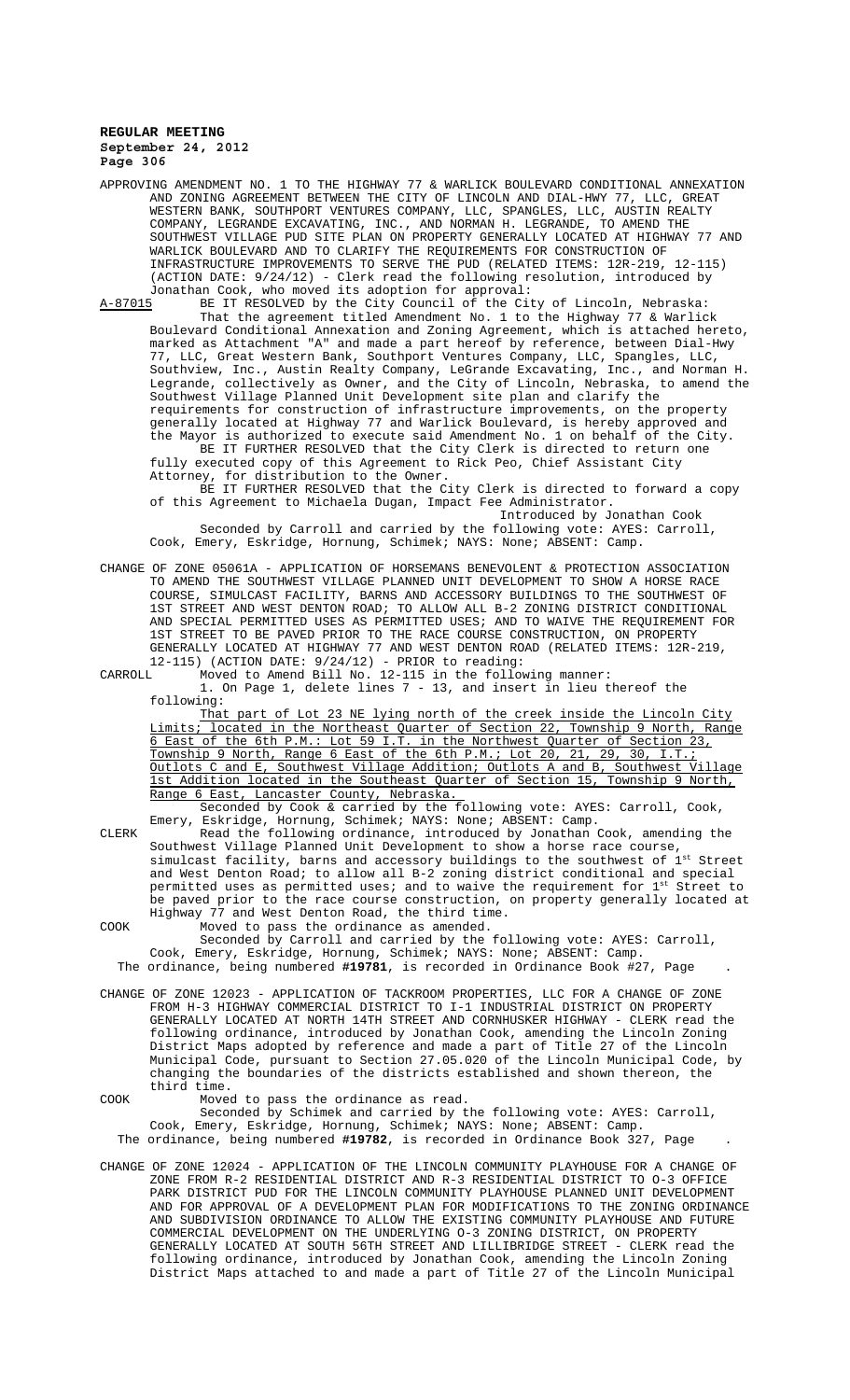Code, as provided by Section 27.05.020 of the Lincoln Municipal Code, by changing the boundaries of the districts established and shown thereon, the third time.

COOK Moved to pass the ordinance as read.

Seconded by Carroll and carried by the following vote: AYES: Carroll, Cook, Emery, Eskridge, Hornung, Schimek; NAYS: None; ABSENT: Camp.

The ordinance, being numbered **#19783**, is recorded in Ordinance Book 327, Page .

#### **RECONSIDERATION - A-87003**

APPROVING THE HOLDREGE/IDYLWILD REDEVELOPMENT AGREEMENT BETWEEN THE CITY, FOUNDATION AND KINPORT CORPORATION RELATING TO THE REDEVELOPMENT OF PROPERTY GENERALLY LOCATED BETWEEN NORTH 34TH STREET AND NORTH 37TH STREET ON HOLDREGE. (REQUEST TO RECONSIDER RESOLUTION A-87003 TO INCLUDE MTA #1 ON 9/24/12) - PRIOR to reading:

COOK Moved to Reconsider Bill No. 12R-210 (Resolution A-87003). Seconded by Carroll & carried by the following vote: AYES: Carroll, Cook,

Emery, Eskridge, Hornung, Schimek; NAYS: None; ABSENT: Camp. CARROLL Moved to Amend Bill No. 12R-110 (Resolution A-87003) by accepting Attachment "A" to replace Attachment "A" previously provided with Bill No. 12R-210.

Seconded by Schimek and carried by the following vote: AYES: Carroll,

Cook, Emery, Eskridge, Hornung, Schimek; NAYS: None; ABSENT: Camp.

CLERK Read the following resolution, introduced by Carl Eskridge, who moved its adoption for approval:

A-87003 BE IT RESOLVED by the City Council of the City of Lincoln, Nebraska: That the attached City of Lincoln Redevelopment Agreement for

Holdrege/Idylwild, between the City of Lincoln, Nebraska; Kappa Foundation; and Kinport Corporation, relating to the redevelopment of property generally located on Holdrege Street between North 34th and 37th Streets and improvements to Idylwild Drive and Idylwild Park, upon the terms and conditions set forth in said Redevelopment Agreement, which is attached hereto marked as Attachment "A", is hereby approved and the Mayor is authorized to execute the same on behalf of the City of Lincoln.

The City Clerk is directed to transmit one fully executed original of said Agreement to Rick Peo, Assistant City Attorney, for transmittal to the parties.

Introduced by Carl Eskridge Seconded by Carroll and carried by the following vote: AYES: Carroll, Cook, Emery, Eskridge, Hornung, Schimek; NAYS: None; ABSENT: Camp.

## **RESOLUTION - ACTION ONLY**

APPLICATION OF TACK ROOM INC./TACK ROOM PROPERTIES, LLC FOR A SPECIAL DESIGNATED LIQUOR LICENSE IN AN OUTDOOR AREA MEASURING APPROXIMATELY 60 FEET BY 90 FEET TO THE SOUTH OF ITS LICENSED PREMISES AT 1445 CORNHUSKER HIGHWAY ON OCTOBER 13, 2012 FROM 5:30 P.M. TO 2:00 A.M. (9/17/12 - ACTION DELAYED 1 WK TO 9/24/12) - CLERK read the following resolution, introduced by Schimek, who moved its adoption for approval:<br>A-87016 BE IT RESOLVED k

BE IT RESOLVED by the City Council of the City of Lincoln, Nebraska: That after hearing duly had as required by law, consideration of the facts of this application, the Nebraska Liquor Control Act, and the pertinent City ordinances, the City Council recommends that the application of Tack Room Inc./Tack Room Properties, LLC for a Special Designated License to cover an outdoor area measuring approximately 60 feet by 90 feet to the south of its licensed premises at 1445 Cornhusker Highway, Lincoln, Nebraska, on October 13, 2012, with an alternate date of October 14, 2012, between the hours of 5:30 p.m. and 2:00 a.m., be approved with the condition that the premises complies in every respect with all City and State regulations and with the following requirements:

Identification to be checked, wristbands required on all parties

- wishing to consume alcohol.
- 2. Adequate security shall be provided for the event.<br>The area requested for the permit shall be separat The area requested for the permit shall be separated from the
- public by a fence or other means.
- 4. Responsible alcohol service practices shall be followed.

BE IT FURTHER RESOLVED the City Clerk is directed to transmit a copy of this resolution to the Nebraska Liquor Control Commission.

Introduced by DiAnna Schimek Seconded by Eskridge and carried by the following vote: AYES: Carroll, Cook, Emery, Eskridge, Hornung, Schimek; NAYS: None; ABSENT: None.

## ORDINANCES - 1<sup>st</sup> READING & RELATED RESOLUTIONS (as required)

VACATION 12005 – VACATING A 50' BY 30' RIGHT-OF-WAY STUB IN THE NORTHWEST CORNER OF LOT 1, BLOCK 2, THOMASBROOK ADDITION, GENERALLY LOCATED ON THE EAST SIDE OF SOUTH 56TH STREET AT THE INTERSECTION OF LILLIBRIDGE STREET - CLERK read an ordinance, introduced by Eugene Carroll, vacating a 50' by 30' right-of-way stub dedicated in the final plat of Thomasbrook Addition, generally located on the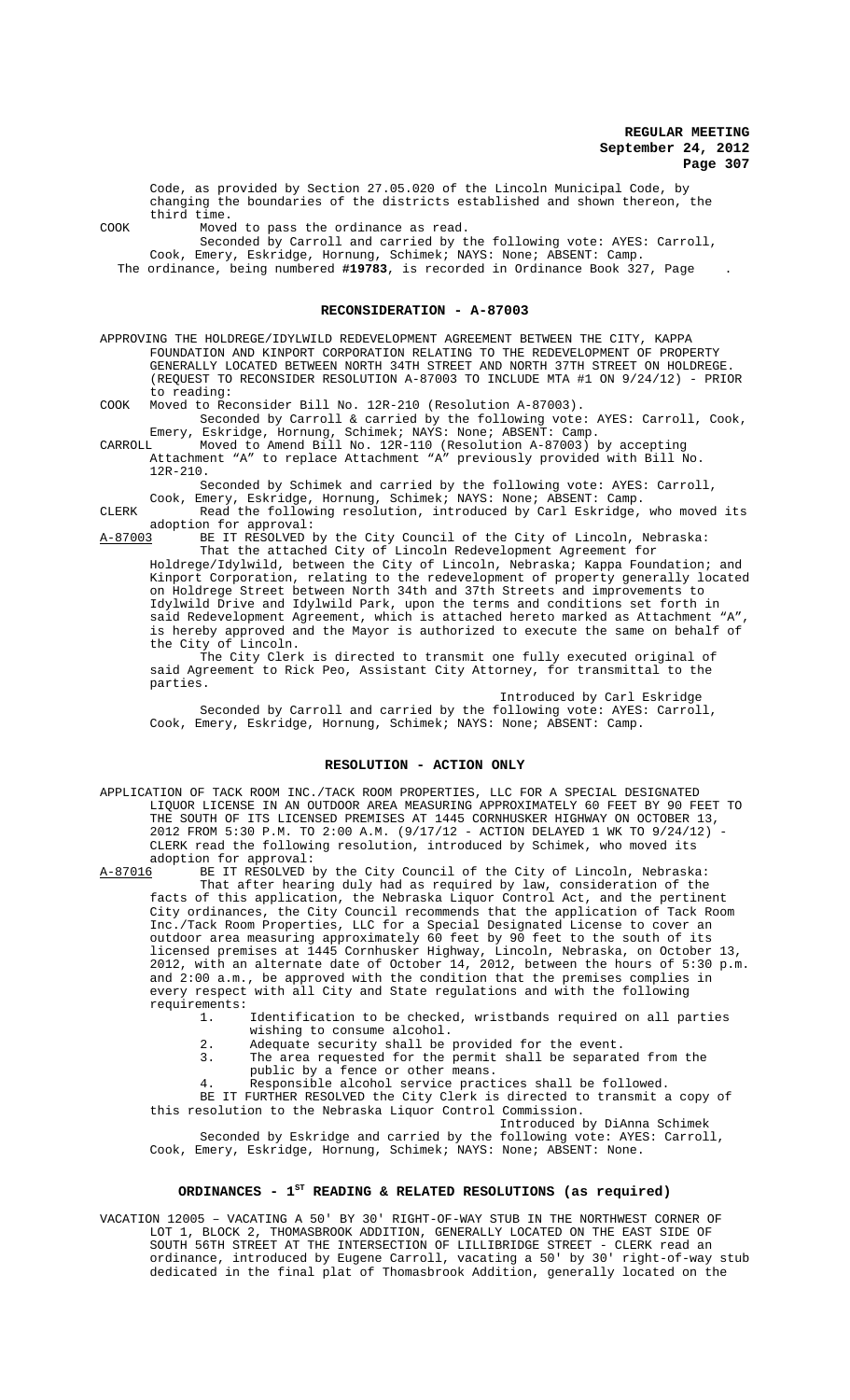east side of South 56<sup>th</sup> Street east of the intersection of Lillibridge Street and South 56<sup>th</sup> Street, and retaining title thereto in the City of Lincoln, Lancaster County, Nebraska, the first time.

- AMENDING CHAPTER 5.41 OF THE LINCOLN MUNICIPAL CODE RELATING TO SALVAGE, RECYCLING AND COMPOSTING OPERATIONS BY AMENDING SECTION 5.41.050 TO INCREASE RELATED PERMIT FEES; AND AMENDING SECTION 5.41.060 TO INCREASE THE ANNUAL OCCUPATION TAX LEVIED ON SALVAGE OPERATIONS OR COMMERCIAL COMPOSTING OPERATIONS - CLERK read an ordinance, introduced by Eugene Carroll, amending Chapter 5.41 of the Lincoln municipal Code relating to Salvaging, Recycling and Composting Operations by amending Sections 5.41.050 and 5.41.060 to incrementally increase related permit fees and the occupation tax imposed on salvage operations and commercial composting operations, respectively, to cover the costs of providing required services to business and industry and to protect the health of the residents of the City; and repealing Sections 5.41.050 and 5.41.060 of the Lincoln Municipal Code as hitherto existing, the first time.
- AMENDING TITLE 8 OF THE LINCOLN MUNICIPAL CODE RELATING TO HEALTH AND SANITATION BY AMENDING SECTION 8.06.145 TO INCREASE THE PERMIT FEE FOR OPEN BURNING; AMENDING SECTION 8.08.060 TO INCREASE THE PERMIT FEES FOR A BODY ART ESTABLISHMENT; AMENDING SECTION 8.08.150 TO INCREASE THE PERMIT FEES FOR A BODY ART PRACTITIONER; AMENDING SECTION 8.08.350 TO ESTABLISH A REINSTATEMENT FEE OF \$190 FOR A BODY ART ESTABLISHMENT PERMIT AND A SET REINSTATEMENT FEE OF \$40 FOR A PRACTITIONER PERMIT; AMENDING SECTION 8.14.037 TO INCREASE THE PERMIT FEES ASSOCIATED WITH CHILD CARE PROGRAMS; AMENDING SECTION 8.14.150 TO ESTABLISH A SET REINSTATEMENT FEE OF \$110 FOR A PERMIT ASSOCIATED WITH CHILD CARE PROGRAMS; AMENDING SECTION 8.20.050 TO ADOPT THE UPDATED NEBRASKA FOOD CODE; AMENDING SECTION 8.20.150 TO INCREASE THE PERMIT FEES ASSOCIATED WITH FOOD ESTABLISHMENTS; AMENDING SECTION 8.20.170 TO ESTABLISH A REINSTATEMENT FEE OF \$240 FOR PERMITS ASSOCIATED WITH FOOD SERVICE; AMENDING SECTION 8.24.150 TO INCREASE THE PERMIT FEE FOR A VARIANCE TO THE PROVISIONS OF LMC SECTION 8.24.090 RELATING TO NOISE DISTURBANCES; AMENDING SECTION 8.38.090 TO INCREASE THE PERMIT FEE FOR THE OPERATION OF A CLASS A OR CLASS B SWIMMING POOL; AND AMENDING SECTION 8.40.070 TO INCREASE THE PERMIT FEES ASSOCIATED WITH THE OPERATION OF SPA FACILITIES - CLERK read an ordinance, introduced by Eugene Carroll, amending Title 8 of the Lincoln Municipal Code relating to Health and Sanitation by amending Section 8.06.145 to increase the permit fee for open burning; amending Section 8.08.060 to increase the permit fees for a body art establishment; amending Section 8.08.150 to increase the permit fees for a body art practitioner; amending Section 8.08.350 to establish a reinstatement fee of \$190 for a body art establishment permit and a set reinstatement fee of \$40 for a practitioner permit; amending Section 8.14.037 to increase the permit fees associated with child care programs; amending Section 8.14.150 to establish a set reinstatement fee of \$110 for a permit associated with child care programs; amending Section 8.20.050 to adopt the updated Nebraska Food Code; amending Section 8.20.150 to increase the permit fees associated with food establishments; amending Section 8.20.170 to establish a reinstatement fee of \$240 for permits associated with food service; amending Section 8.24.150 to increase the permit fee for a variance to the provisions of LMC Section 8.24.090 relating to noise disturbances; amending Section 8.38.090 to increase the permit fee for the operation of a Class A or Class B swimming pool; amending Section 8.40.070 to increase the permit fees associated with the operation of spa facilities; and repealing Sections 8.06.145, 8.08.060, 8.08.150, 8.08.350, 8.14.037, 8.14.150, 8.20.050, 8.20.150, 8.20.170, 8.24.150, 8.38.090, and 8.40.070 of the Lincoln Municipal Code as hitherto existing, the first time.
- AMENDING TITLE 24 OF THE LINCOLN MUNICIPAL CODE RELATING TO PLUMBING AND SEWERS BY AMENDING SECTION 24.38.070 TO INCREASE THE PERMIT FEES ASSOCIATED WITH ON-SITE WASTEWATER TREATMENTS SYSTEMS - CLERK read an ordinance, introduced by Eugene Carroll, amending Section 24.38.070 of the Lincoln Municipal Code relating to fees for On-site Wastewater Treatment Systems to incrementally increase said fees to cover costs of providing required services to business and industry and to protect the health of the residents of the City; and repealing Section 24.38.070 of the Lincoln Municipal Code as hitherto existing, the first time.
- AMENDING CHAPTER 8.32 OF THE LINCOLN MUNICIPAL CODE, SOLID WASTES, TO CLARIFY THAT AN OCCUPATION TAX WILL NOT BE CHARGED ON RECYCLABLES MANAGED THROUGH A LICENSED MATERIALS RECOVERY FACILITY - CLERK read an ordinance, introduced by Eugene Carroll, amending Section 8.32.150 of the Lincoln Municipal Code to clarify that recyclables destined for a licensed Materials Recovery Facility are not subject to the occupation tax imposed on refuse haulers; and repealing Section 8.32.150 of the Lincoln Municipal Code as hitherto existing, the first time.
- AMENDING CHAPTER 24.42 OF THE LINCOLN MUNICIPAL CODE RELATING TO REGULATION OF PROPERTY TRANSFERS WITH ON-SITE SYSTEMS TO INCREASE THE FEES FOR REQUIRED SERVICES OF REVIEWING PRIVATE INDUSTRY PROPERTY TRANSFER REPORTS AND CONDUCTING INSPECTIONS, PROVIDING CONSULTATIVE ASSISTANCE, AND ENFORCEMENT - CLERK read an ordinance, introduced by Eugene Carroll, amending Section 24.42.110 of the Lincoln Municipal Code to increase fees associated with the regulation of property transfers with on-site wastewater treatment systems; and repealing Section 24.42.110 of the Lincoln Municipal Code as hitherto existing, the first time.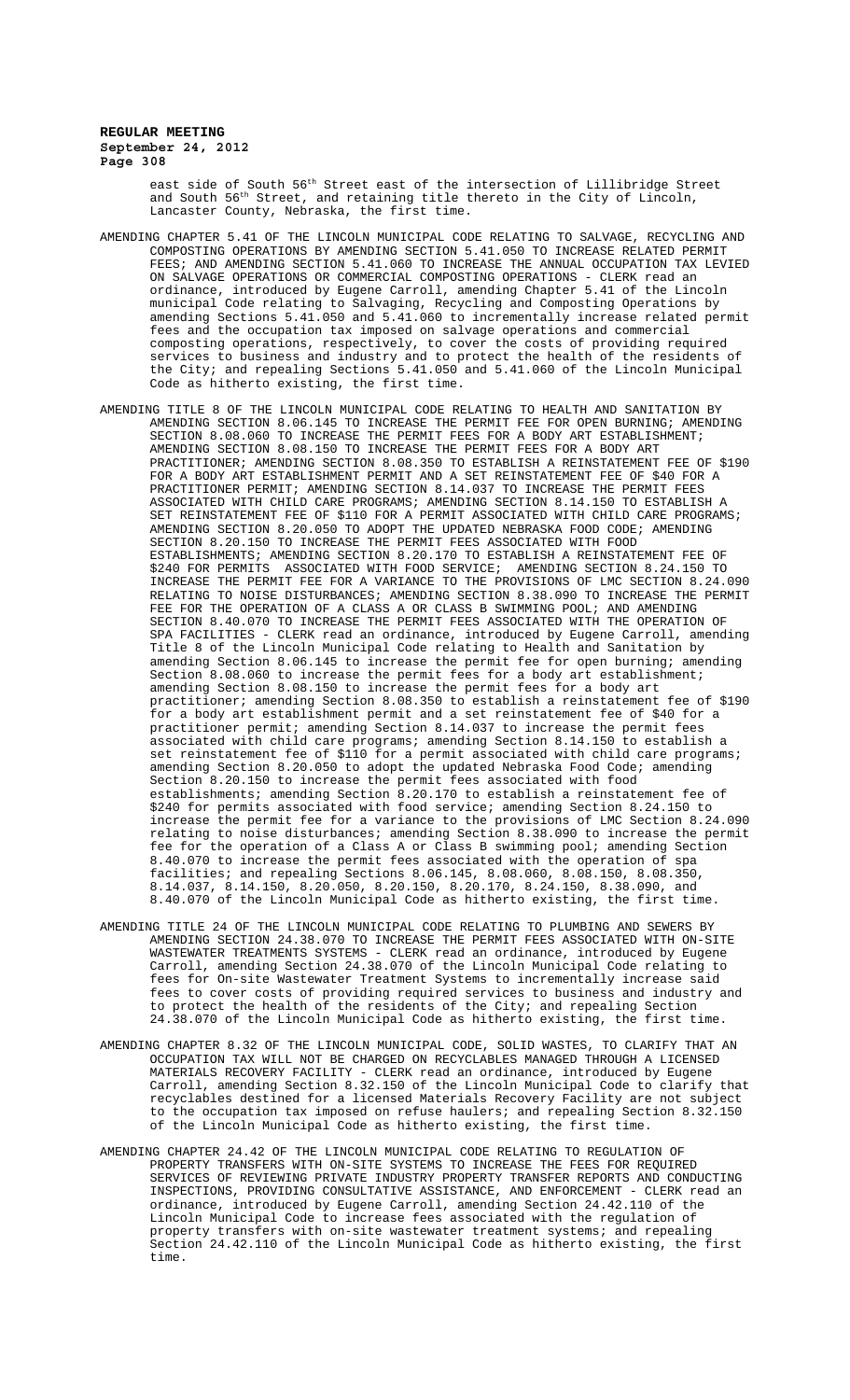- AMENDING CHAPTER 2.76 OF THE LINCOLN MUNICIPAL CODE RELATING TO THE CITY'S PERSONNEL SYSTEM BY ADDING A NEW SECTION NUMBERED 2.76.292 TO REGULATE FUNDRAISING ACTIVITIES OF CITY EMPLOYEES - CLERK read an ordinance, introduced by Eugene Carroll, amending Chapter 2.76 of the Lincoln Municipal Code relating to the City's Personnel System by adding a new section numbered 2.76.292 to regulate fundraising activities of city employees, the first time.
- VACATION 12001 VACATING VARIOUS RIGHTS-OF-WAY IN THE WEST HAYMARKET AREA GENERALLY BOUNDED BY U STREET ON THE NORTH, L STREET ON THE SOUTH, 4TH STREET ON THE WEST AND 7TH STREET ON THE EAST, RETAINING TITLE THERETO IN THE CITY OF LINCOLN, DECLARING THE VACATED RIGHTS-OF-WAY SURPLUS AND AUTHORIZING THE CONVEYANCE THEREOF TO THE WEST HAYMARKET JOINT PUBLIC AGENCY - CLERK read an ordinance, introduced by Eugene Carroll, vacating various rights-of-way in the West Haymarket area generally bounded by U Street on the north, L Street on the south,  $4^{\text{th}}$  Street on the west and  $7^{\text{th}}$  Street on the east, retaining title thereto in the City of Lincoln, Nebraska, declaring the vacated rights-of-way surplus and authorizing the conveyance thereof to the West Haymarket Joint Public Agency, the first time.

#### RESOLUTIONS - 1<sup>st</sup> READING - ADVANCE NOTICE

- APPOINTING LUANNE FINKE TO THE COMMUNITY FORESTRY ADVISORY BOARD FOR A TERM EXPIRING AUGUST 14, 2014.
- REAPPOINTING LARRY ANDERSON TO THE COMMUNITY FORESTRY ADVISORY BOARD FOR A TERM EXPIRING AUGUST 17, 2015.
- REAPPOINTING DOUGLAS GANZ TO THE COMMUNITY HEALTH ENDOWMENT BOARD FOR A TERM EXPIRING ON SEPTEMBER 1, 2015.
- ACCEPTING THE REPORT OF NEW AND PENDING CLAIMS AGAINST THE CITY AND APPROVING DISPOSITION OF CLAIMS SET FORTH FOR THE PERIOD OF SEPTEMBER 1 - 15, 2012.
- APPROVING APPROPRIATIONS IN THE AMOUNT OF \$42,800.00 FROM THE OPERATION OF KENO LOTTERY FUNDS FOR VARIOUS HUMAN SERVICES (ROUND 36).
- APPROVING AN INTERLOCAL AGREEMENT BETWEEN THE CITY, LANCASTER COUNTY AND THE RAILROAD TRANSPORTATION SAFETY DISTRICT TO ACCEPT THE TRANSFER OF RTSD FUNDING FOR THE SOUTH LINCOLN QUIET ZONE AND TO ACCEPT CITY OWNERSHIP AND MAINTENANCE OF THE SAFETY IMPROVEMENTS, CITY PROJECT NO. 702618.
- APPROVING AN INTERLOCAL AGREEMENT BETWEEN THE CITY AND THE RAILROAD TRANSPORTATION SAFETY DISTRICT TO ACCEPT THE TRANSFER OF RTSD FUNDING FOR THE SOUTH SALT CREEK QUIET ZONE AND TO ACCEPT CITY OWNERSHIP AND MAINTENANCE OF THE SAFETY IMPROVEMENTS, CITY PROJECT NO. 702617.
- APPROVING AN INTERLOCAL AGREEMENT BETWEEN THE CITY AND THE RAILROAD TRANSPORTATION SAFETY DISTRICT TO ACCEPT THE TRANSFER OF RTSD FUNDING FOR THE SW 40TH STREET/BNSF OVERPASS AND TO ACKNOWLEDGE THE PAVING OF APPROXIMATELY 900 FEET OF SW 40TH STREET FROM WEST O STREET TO THE SOUTH, CITY PROJECT NO. 700132.
- WAIVER NO. 12019 APPLICATION OF LIFE TABERNACLE CHURCH TO WAIVE THE PARKING LOT SURFACING REQUIREMENT, PURSUANT TO SECTION 27.67.100(C) OF THE LINCOLN MUNICIPAL CODE, ON PROPERTY GENERALLY LOCATED AT NORTH 1ST STREET AND ADAMS STREET.
- AUTHORIZING AN APPROPRIATION OF \$250,000 FROM THE FAST FORWARD FUND TO THE AIRPORT AUTHORITY AS MATCHING FUNDS FOR ROAD CONSTRUCTION AND INSTALLATION OF WATER AND WASTEWATER UTILITIES FOR DEVELOPMENT OF AIRPARK INDUSTRIAL PROPERTY, PURSUANT TO THE MEMORANDUM OF UNDERSTANDING BETWEEN THE CITY OF LINCOLN, THE AIRPORT AUTHORITY AND THE LINCOLN CHAMBER ECONOMIC DEVELOPMENT CORPORATION.
- ASSESSING PUBLIC HEALTH NUISANCE ABATEMENT COSTS ASSOCIATED WITH THE CLEARING OF PUBLIC NUISANCES BY THE HEALTH DEPARTMENT TO THE FOLLOWING BENEFITTED PROPERTIES: 2327 S. 56TH, 2203 S. 8TH, 1200 S. 16TH, 1828 N, 1115 S. 14TH, 6336 COLFAX, 3235 STARR, 1835 S. 11TH, 936 N. 24TH, 2513 S. 10TH, 1525 N. 28TH, 1749 EUCLID, 1020 SUMNER, 1531 S. 22ND, 341 D, 225 S. 30TH.
- ADOPTING FEES TO COVER THE EXPENSES OF CONDUCTING NATIONAL POLLUTANT DISCHARGE ELIMINATION SYSTEM (NPDES) STORMWATER PERMIT COMPLIANCE INSPECTIONS AT REGULATED INDUSTRIAL FACILITIES BY HEALTH DEPARTMENT STAFF.
- INCREASING FEES FOR SPECIAL WASTE PERMITS AS AUTHORIZED UNDER CHAPTER 8.32 OF THE LINCOLN MUNICIPAL CODE.
- AMENDING THE LINCOLN-LANCASTER COUNTY AIR POLLUTION CONTROL REGULATIONS AND STANDARDS TO MODIFY THE ANNUAL FEE STRUCTURE FOR REQUIRED SERVICES TO BUSINESS AND INDUSTRY.

## **MISCELLANEOUS BUSINESS - NONE**